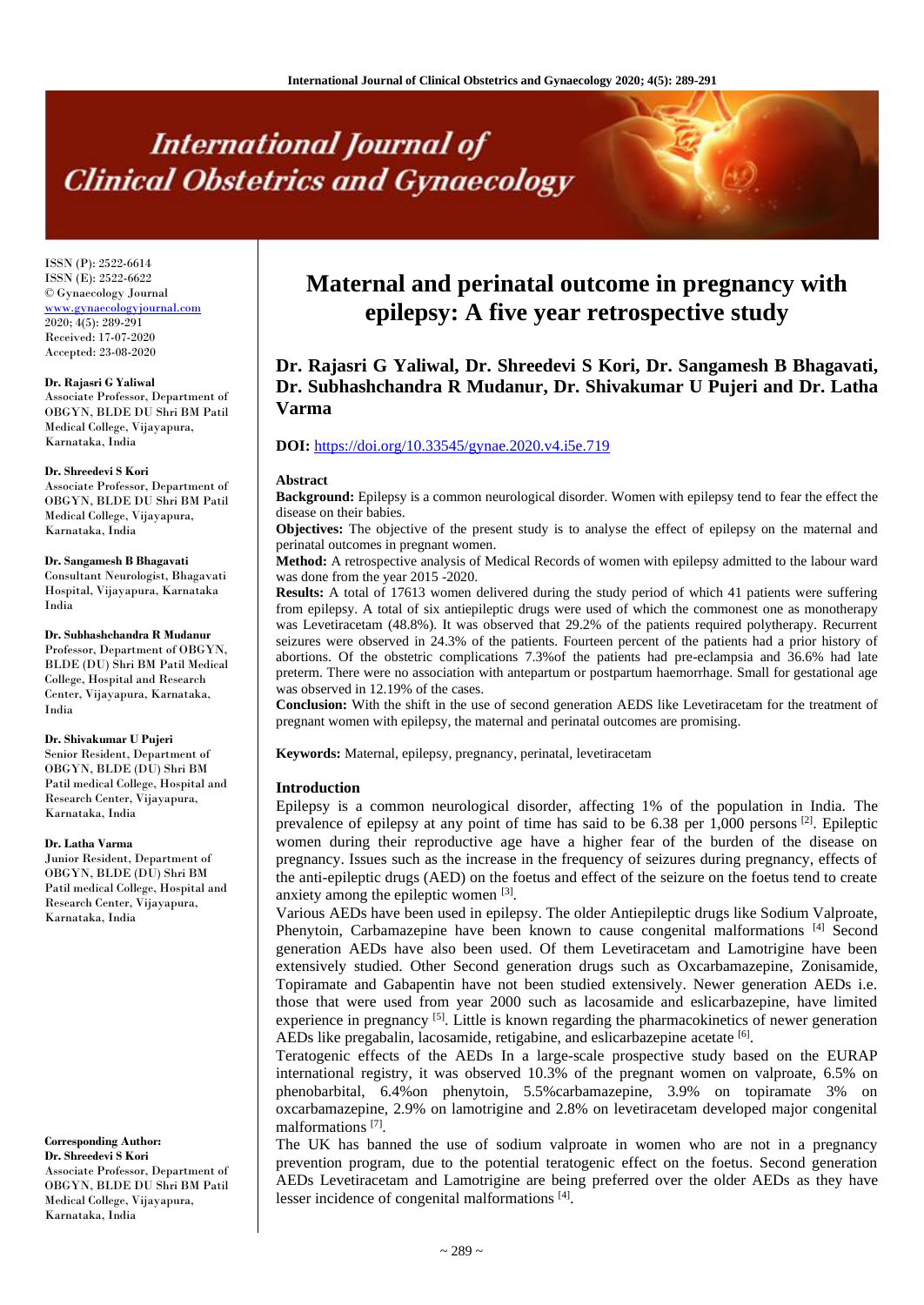Epilepsy has been known to be associated with an increased incidence of maternal obstetric complications.). Women with epilepsy have an increased incidence of spontaneous miscarriage, antepartum haemorrhage, post-partum haemorrhage, hypertensive disorders, induction of labour and caesarean section<sup>[8]</sup>.

Seizure during pregnancy can have adverse effects on the foetus. Even a single convulsion can cause foetal bradycardia for more than 20 minutes and repeated convulsions can cause foetal hypoxia, acidosis and foetal demise [9].

# **This study aims**

- 1. To analyze the obstetric outcomes in pregnant women with epilepsy attending BLDE (DU) Shri BM Patil Medical College Hospital and Research Center Vijayapura, North Karnataka and Bhagavati Hospital over the last 5 years.
- 2. To study the perinatal outcomes in these patients.

#### **Materials and Methods**

Study design: Retrospective Observational Study

Source of data: The study was conducted in BLDE(DU) Shri BM Patil Medical college, Hospital and Research Centre, Vijayapura and Bhagavati Hospital. Shri BM Patil Medical College, Hospital and Research Centre is a Tertiary care Post graduate and undergraduate teaching Hospital and Bhagavati Hospital is a Multispeciality Hospital Catering to Neurology and OBGYN patients. The study was conducted from 2015 to 30<sup>th</sup> Sept 2020. The study has received Ethical Clearance from Institutional Ethic Committee BLDE(DU)/IEC/475/2020-21 The data was collected from the Medical records case files maintained at the hospitals. The data was entered in a proforma. All case sheets were analyzed and the information was entered in a proforma. Information regarding the history of spontaneous abortions, fetal malformations, obstetric complications, neonatal outcomes, treatment history regarding the use of Antiepileptic Drugs(AED) were analyzed.

#### **Inclusion Criteria**

- 1. All pregnant women who were diagnosed to have epilepsy at BLDE (DU) Shri BM Patil medical college and Bhagavati Hospital, Vijayapura
- 2. Women who were diagnosed to have epilepsy prior to the conception.

# **Exclusion Criteria**

1. Any cause of seizures of other known origin like tuberculoma, tumors of the brain intracranial space occupying lesions etc.

# **Statistical analysis**

Categorical variables were presented as frequency (%)

# **Results**

During the study period a total of 17613 women delivered in the hospitals of which 41 patients were pregnant women with epilepsy. A majority of the patients were multigravidae. Most of the women were in their 2nd decade of age. Most of the women reached Term (92.7%) (Table1)

The commonest AED used to treat epilepsy in this study is Levetiracetam with nearly half of the patients receiving it. It was observed that 29.2% of the patients required polytherapy. Other drugs that were used were phenytoin, Carbamazepine and Clobazam. (Table2)

Of the patients on treatment 10 (24.3%) patients had recurrent

seizures, of which 5 patients were on Levetiracetam, 2 on a combination of levetiracetam, phenytoin and valproate and 2 on carbamazepine and clobazam. All the women received Folic Acid supplements. None of the women received Vitamin K supplementation.

Of the 41 women with epilepsy 12(29.3%) had vaginal deliveries and 29(70.7%) had Caesarean Section.

Prior abortions were seen in 14 patients (31.4%). Preeclampsia was observed in 3 patients (7.3%).

Most of the babies born were term and of weight in the range of 2.5-3.5kgs (87.8%). There were no neonatal complications in the babies. No major congenital malformations were noted in these babies. All the women breast fed their babies. (Table 3)

| <b>Gravidity</b>                           | No. of cases/total cases | $\frac{0}{0}$ |  |  |
|--------------------------------------------|--------------------------|---------------|--|--|
| Primigravida                               | 15/41                    | 36.6          |  |  |
| Multigravida                               | 26/41                    | 63.4          |  |  |
| Age of the participants in years           |                          |               |  |  |
| $20 - 22$                                  | 15/41                    | 36.6          |  |  |
| $22 - 24$                                  | 10/41                    | 24.4          |  |  |
| $25 - 27$                                  | 14/41                    | 34.2          |  |  |
| 28-30                                      | 2/41                     | 4.9           |  |  |
| <b>Gestational age of the participants</b> |                          |               |  |  |
| 36                                         | 3/41                     | 7.3           |  |  |
| 38                                         | 16/41                    | 39.0          |  |  |
| 39                                         | 16/41                    | 39.0          |  |  |
| 40                                         | 4/41                     | 9.8           |  |  |
| 41                                         | 2/41                     | 4.9           |  |  |

**Table 2:** Various antiepileptic drugs used for treatment of epilepsy in the pregnant women

| Name of the drug                               | No. of patients on treatment of<br>the drug/total no. of patients | $\frac{0}{0}$ |
|------------------------------------------------|-------------------------------------------------------------------|---------------|
| Levetiracetam                                  | 20/41                                                             | 48.8          |
| Phenytoin                                      | 5/41                                                              | 12.2          |
| Carbamazepine                                  | 2/41                                                              | 4.9           |
| Phenobarbitone                                 | 2/41                                                              | 4.9           |
| Levetiracetam with phenytoin                   | 4/41                                                              | 9.8           |
| Levetiracetam with valproate<br>with phenytoin | 2/41                                                              | 4.9           |
| Levetiracetam with valproate                   | 2/41                                                              | 4.9           |
| Carbamazepine with clobazam                    | 2/41                                                              | 4.9           |
| Carbamazepine with<br>phenobarbitone           | 2/41                                                              | 4.9           |

**Table 3:** Weight showing the weight of the babies

| Weight of the babies in<br>Kgs | No. of babies/ Total no. Of<br><b>babies</b> | $\frac{0}{0}$ |
|--------------------------------|----------------------------------------------|---------------|
| $2 - 2.4$                      | 5/41                                         |               |
| $2.5 - 2.9$                    | 20/41                                        | 48.8          |
| $3 - 3.5$                      | 16/41                                        | 39 G          |

#### **Discussion**

The present study was done to analyse the maternal and foetal outcomes in women with epilepsy. In our study a majority of the women who continued pregnancy after an anomaly scan did reach term. Other studies showed that the incidence of preterm, still birth was not increased in epileptic women  $[4]$ . In our study, Levetiracetam was the most common monotherapy AED drug used. It was also used in polytherapy. Levetiracetam is a secondgeneration drug. It has been studied extensively and has found not to be associated with major congenital anomalies. Drugs such as Sodium Valproate, Phenytoin and Carbamazepine have been notorious in causing major congenital malformation  $[7, 9]$ .